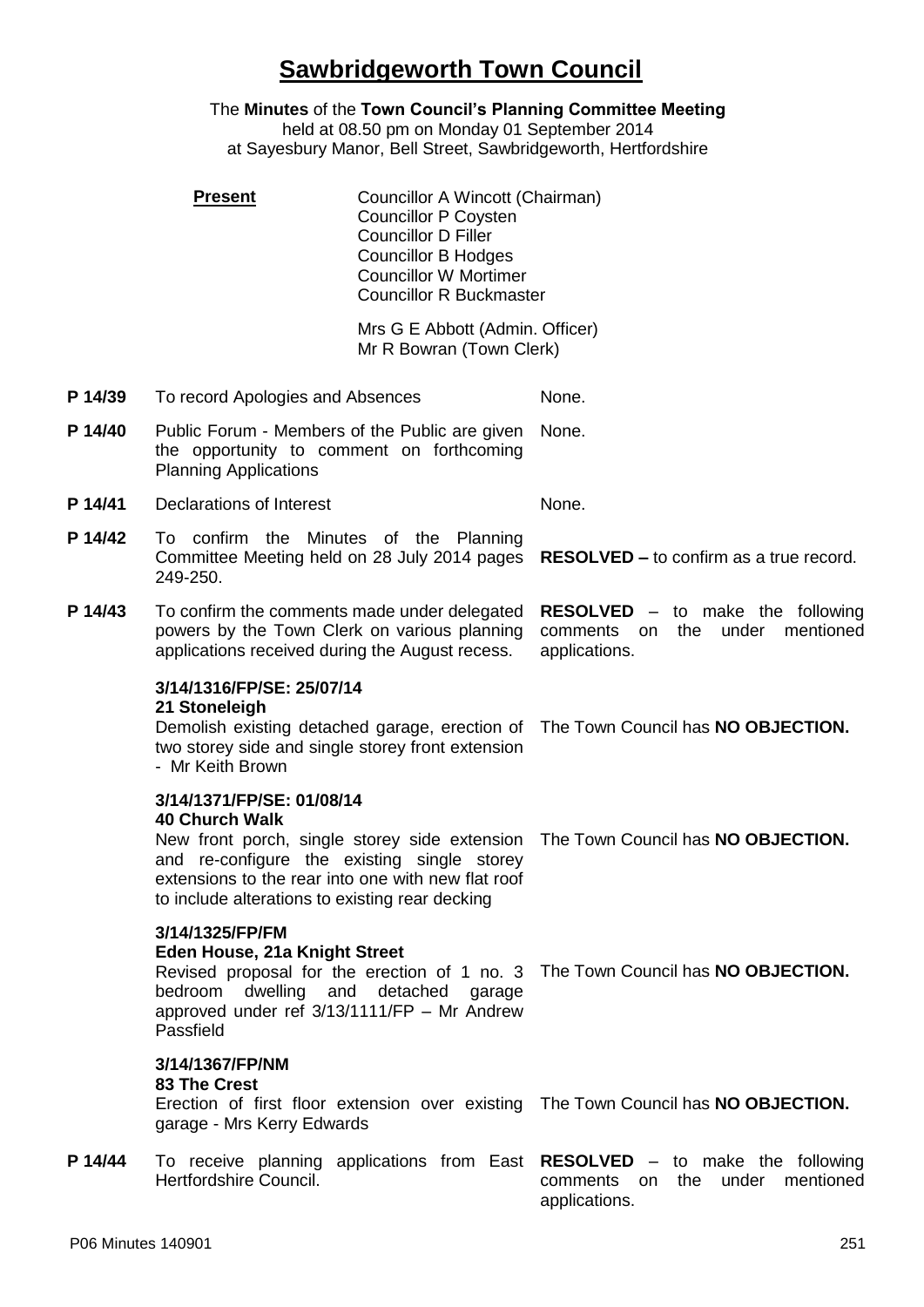#### **3/14/1496/FP/FM: 22/08/14 40 The Orchards**

Two storey side extension & demolition of detached garage – Mr & Mrs D & C Clarke & Allum-Clarke

The Town Council **OBJECTS** to this application. The Committee feel that this proposal will be: (i) an over development of the site (ii) have a detrimental effect upon the amenities of the adjoining properties (41 and 42 The Orchards) by reason of its overbearing impact and the reduction in daylight and (iii) the Committee would like to bring the Case Officer's attention to the distance between the proposed extension and the boundary fence of 42 The Orchards. It appears therefore to be contrary to policies **ENV1 (d)** Design and Environmental Quality and **ENV5** Extensions to Dwellings.

**NO COMMENT.** The Town Council do not have the relevant expertise to make a

comment on this application.

#### **3/14/1407/LB/SE: 22/08/14 120 Sheering Mill Lane**

Regularisation of installation of new chimney flue liner with top bird cowl guard & fireplace register plate. Extension of hearth – Mr Russell Knight

# **3/14/1412/FP/MP: 11/08/14**

#### **27 Station Road**

Erection of single storey rear extension following demolition of existing – Mr Matt Dumphreys The Town Council has **NO OBJECTION.**

# **3/14/1413/LB/MP: 08/08/14**

### **27 Station Road**

Erection of single storey rear extension following demolition of existing. Internal alterations incorporating a stud partition wall to create first floor bathroom. Insertion of window in the North elevation at first floor and reduction in height of the chimney – Mr Matt Dumphreys

#### **3/14/1449/FP/FM: 18/08/14**

**Challenge Active Fitness Centre, Brookside Industrial Estate, London Road, Spellbrook**

Additional entrance door and ramp – Mr Wayne The Town Council has **NO OBJECTION.** Till

#### **3/14/1485/FP/NB: 22/08/14**

#### **26 Forebury Avenue**

Replacement single storey rear extension – Mr The Town Council has **NO OBJECTION.** Terry Sullivan

#### **3/14/1505/FP/MP: 22/08/14 32 Brook Lane**

Two storey rear extension & single storey The Town Council has **NO OBJECTION**. rear/side extension. Demolition of existing conservatory and lean-to – Mr Daniel Cashmore

- **P 14/45** To receive any late Planning Applications None received following the publication of this Agenda.
- **P 14/46** To note Planning Decisions received from East **NOTED:** the report on planning application Hertfordshire Council. decisions now received.

**NO COMMENT.** The Town Council do not have the relevant expertise to make a comment on this application.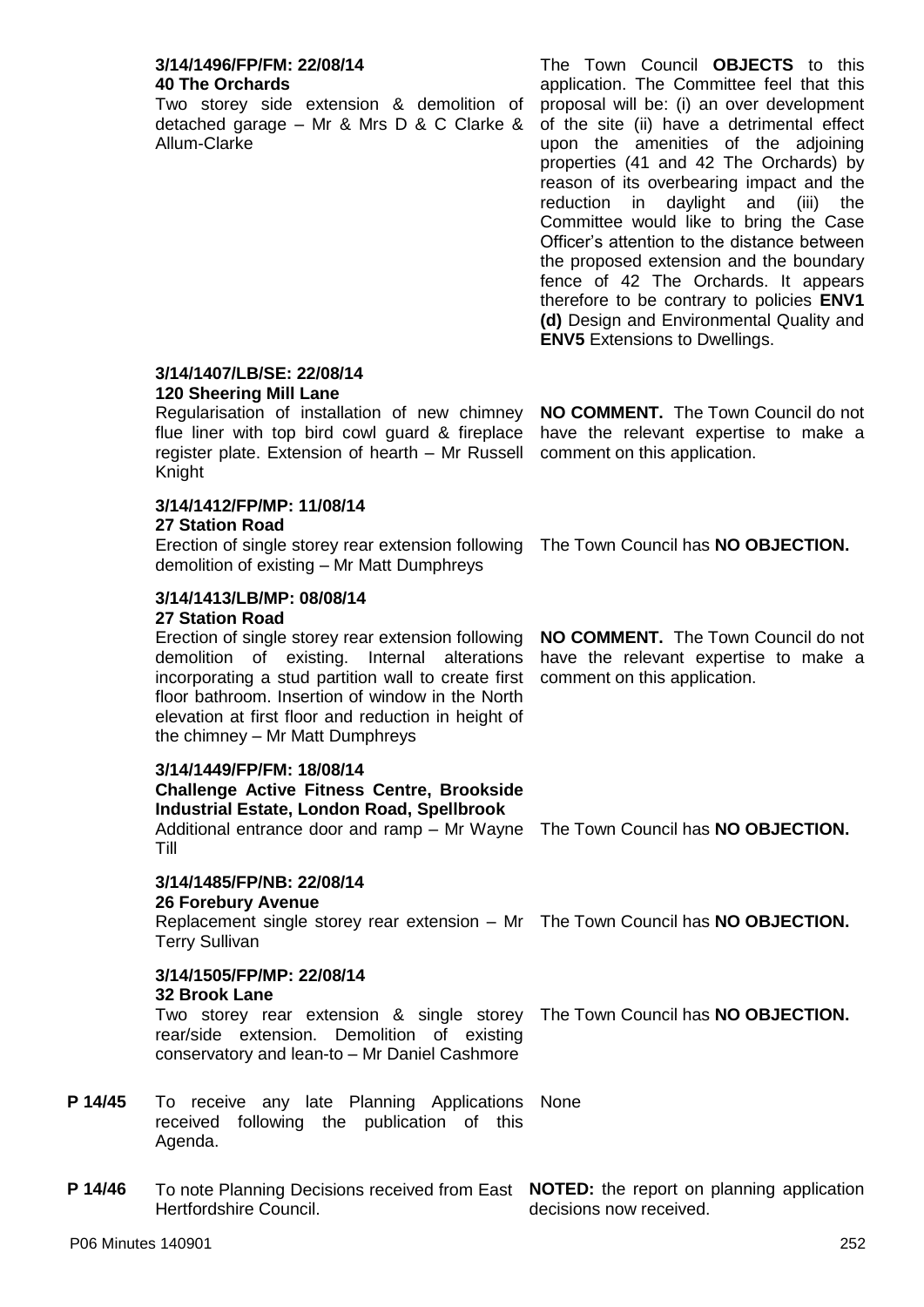|         | 3/12/1837/OP/FM<br><b>32 Bullfields</b><br>Outline planning permission - Erection of 3 no.<br>dwellings with parking and access                                                                                                                 | <b>Granted</b><br>(No objection)                  |  |  |
|---------|-------------------------------------------------------------------------------------------------------------------------------------------------------------------------------------------------------------------------------------------------|---------------------------------------------------|--|--|
|         | 3/14/1043/FP/NM<br>The Ancient Raj, Knight Street<br>Construction of 5 no. dwellings following demolition<br>of former Indian restaurant & 3 no. garages/store                                                                                  | <b>WITHDRAWN</b><br>(Objected)                    |  |  |
|         | 3/14/1170/FP/SE<br>42 Sayesbury Road<br>Part two storey part single storey rear extension<br>and new first floor flank window                                                                                                                   | <b>Refused</b><br>(No objection)                  |  |  |
|         | 3/14/1206/LB/SE<br><b>Bridgefoot House, Station Road</b><br>Internal alterations to include demolition of study<br>wall. Reinstate studwork wall & provision of new<br>shower room. New double doors & ramp to improve<br>access to rear garden | <b>Granted</b><br>(No comment)                    |  |  |
|         | 3/14/1277/PH/MP<br><b>64 Pishiobury Drive</b><br>Single storey rear extension, depth 5.2m maximum<br>height of 3.5m and eaves height 2.7m                                                                                                       | Prior approval is not required.<br>(No objection) |  |  |
| P 14/47 | <b>PLANNING APPEALS</b><br>To receive notification and decisions from E.H.C. of Planning Appeal(s)                                                                                                                                              |                                                   |  |  |
|         | 3/1/0670/CD/CM                                                                                                                                                                                                                                  | Notification of an annoal to                      |  |  |

#### **3/14/0679/FP/FM**

**Land R/O 36 West Road** Erection of 1no 3 bedroomed dwelling

**Notification of an appeal to be determined by the written representations procedure.**

The Meeting closed at 09.28 pm

**Signed**\_\_\_\_\_\_\_\_\_\_\_\_\_\_\_\_\_\_\_\_\_\_\_\_

**Dated**\_\_\_\_\_\_\_\_\_\_\_\_\_\_\_\_\_\_\_\_\_\_\_\_